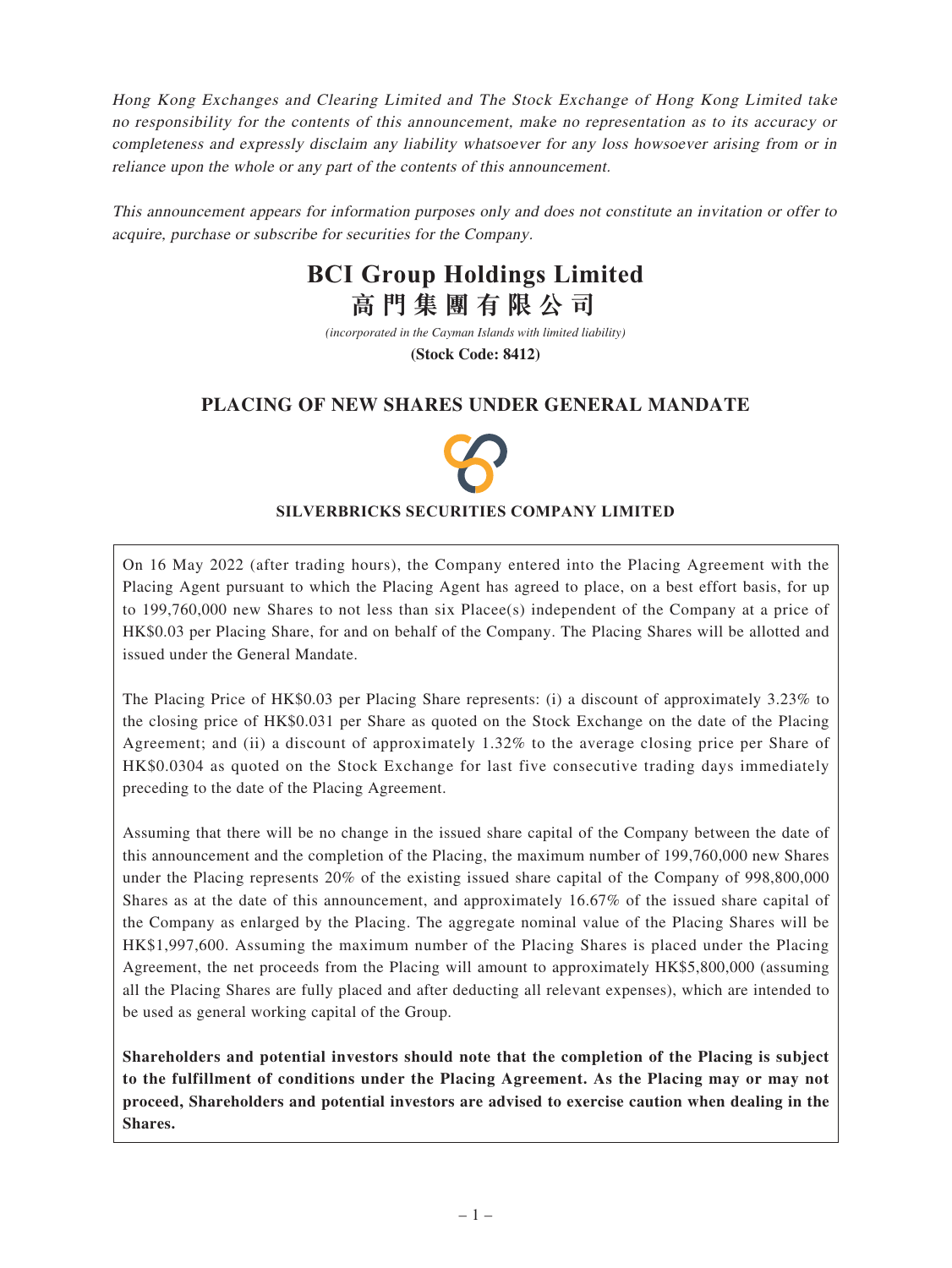# **THE PLACING AGREEMENT**

| Date:                     | 16 May 2022                                                                                                                                                                                                                                                                                                                                                                                                                                        |
|---------------------------|----------------------------------------------------------------------------------------------------------------------------------------------------------------------------------------------------------------------------------------------------------------------------------------------------------------------------------------------------------------------------------------------------------------------------------------------------|
| Issuer:                   | The Company                                                                                                                                                                                                                                                                                                                                                                                                                                        |
| Placing Agent:            | Silverbricks Securities Company Limited                                                                                                                                                                                                                                                                                                                                                                                                            |
|                           | To the best of the Directors' knowledge, information and belief after<br>making reasonable enquiries, the Placing Agent and its ultimate<br>beneficial owners are Independent Third Parties.                                                                                                                                                                                                                                                       |
| $Place(s)$ :              | The Placing Agent will, on a best effort basis, place the Placing Shares<br>to not less than six Placee(s) (who will be independent individual,<br>institutional or professional investor(s)). The Placee(s) and his/their<br>ultimate beneficial owners will be Independent Third Party(ies) and will<br>not become substantial Shareholder(s) (as defined in the GEM Listing<br>Rules) immediately upon completion of the Placing.               |
| Number of Placing Shares: | Up to 199,760,000 new Shares to be placed by the Placing Agent on<br>a best effort basis. Assuming the Placing Shares are fully placed, the<br>Placing Shares represents 20% of the existing issued share capital of the<br>Company as at the date of this announcement, and approximately 16.67%<br>of the issued share capital of the Company as enlarged by the Placing.<br>The aggregate nominal value of the Placing Shares is HK\$1,997,600. |
| Placing Price:            | HK\$0.03 per Placing Share. The Placing Price was agreed after arm's<br>length negotiations between the Company and the Placing Agent with<br>reference to, among other things, the recent trading price of the Shares<br>on GEM. The Placing Price represents:                                                                                                                                                                                    |
|                           | a discount of approximately 3.23% to the closing price of<br>(a)<br>HK\$0.031 per Share as quoted on the GEM on 16 May 2022,<br>being the date of the Placing Agreement;                                                                                                                                                                                                                                                                           |
|                           | (b)<br>a discount of approximately 1.32% to the average closing price of<br>approximately HK\$\$0.0304 per Share as quoted on the GEM for<br>the last 5 full trading days of the Shares immediately before 16<br>May 2022 being the date of the Placing Agreement.                                                                                                                                                                                 |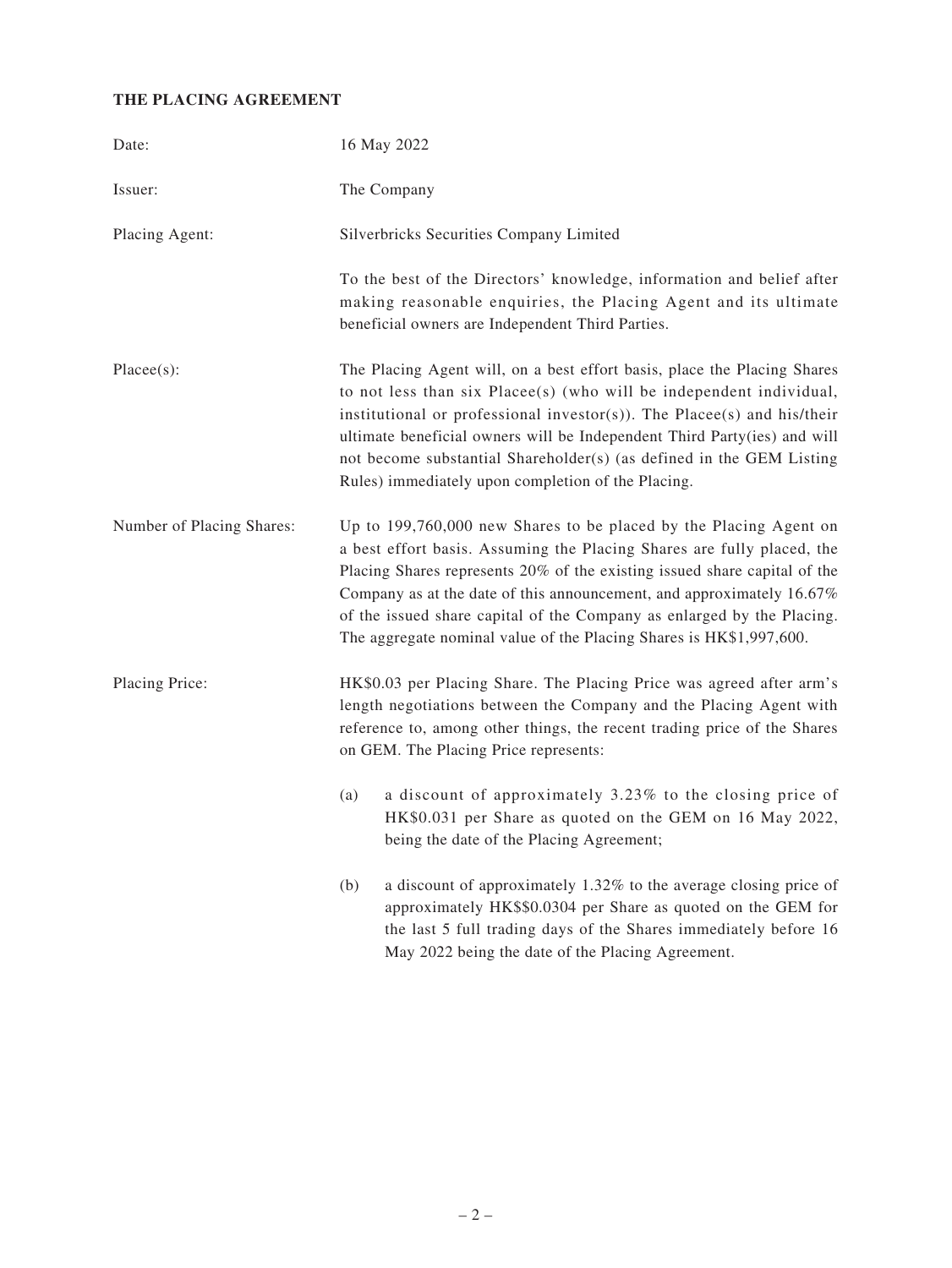|                            | HK\$0.029. | The Company will bear the costs and expenses in connection with<br>the Placing and the net proceeds from the Placing is estimated to be<br>approximately HK\$5,800,000 (assuming all the Placing Shares are fully<br>placed). As a result, the net price per Placing Share will be approximately                                                                                                                                                                                                                                                                                                                                                                                                                                                                           |
|----------------------------|------------|----------------------------------------------------------------------------------------------------------------------------------------------------------------------------------------------------------------------------------------------------------------------------------------------------------------------------------------------------------------------------------------------------------------------------------------------------------------------------------------------------------------------------------------------------------------------------------------------------------------------------------------------------------------------------------------------------------------------------------------------------------------------------|
|                            |            | The Directors consider that the Placing Price is fair and reasonable and<br>in the interests of the Company and the Shareholders as a whole.                                                                                                                                                                                                                                                                                                                                                                                                                                                                                                                                                                                                                               |
| Placing Commission:        |            | The Placing Agent will receive a placing commission of $2\%$ on the gross<br>proceeds of the Placing.                                                                                                                                                                                                                                                                                                                                                                                                                                                                                                                                                                                                                                                                      |
| General Mandate:           |            | The Placing Shares will be issued pursuant to the general mandate<br>granted to the Directors by resolution of the Shareholders passed at<br>the Company's annual general meeting held on 22 October 2021 to<br>allot, issue and deal with up to 20% of the issued share capital of<br>the Company as at the date of the annual general meeting, which is<br>998,800,000 Shares. As at the date of this announcement, no Share has<br>been issued pursuant to the general mandate and the maximum number<br>of 199,760,000 Placing Shares to be allotted and issued will fully utilise<br>100% of the said general mandate. Given the Placing Shares are to be<br>issued pursuant to the General Mandate, the Placing is not subject to<br>further Shareholders' approval. |
| Ranking of Placing Shares: |            | The Placing Shares, upon issued, will rank pari passu in all respects<br>among themselves and with Shares in issue on the date of allotment and<br>issue of the Placing Shares.                                                                                                                                                                                                                                                                                                                                                                                                                                                                                                                                                                                            |
| Conditions to the Placing: |            | The Placing is conditional upon:                                                                                                                                                                                                                                                                                                                                                                                                                                                                                                                                                                                                                                                                                                                                           |
|                            | (a)        | the Listing Committee of the Stock Exchange granting the<br>approval for the listing of, and permission to deal in, the Placing<br>Shares;                                                                                                                                                                                                                                                                                                                                                                                                                                                                                                                                                                                                                                 |
|                            | (b)        | the obligations of the Placing Agent under the Placing Agreement<br>not being terminated in accordance with terms of the Placing<br>Agreement.                                                                                                                                                                                                                                                                                                                                                                                                                                                                                                                                                                                                                             |
|                            |            | If the above conditions are not fulfilled on or prior to 6 June 2022, the<br>Placing Agreement shall terminate and none of the parties to the Placing<br>Agreement shall have any claim against the other for any costs or losses<br>(save for any prior breaches of the Placing Agreement).                                                                                                                                                                                                                                                                                                                                                                                                                                                                               |
|                            |            | Application will be made by the Company to the Listing Committee<br>of the Stock Exchange for granting the approval for the listing of, and<br>permission to deal in, the Placing Shares.                                                                                                                                                                                                                                                                                                                                                                                                                                                                                                                                                                                  |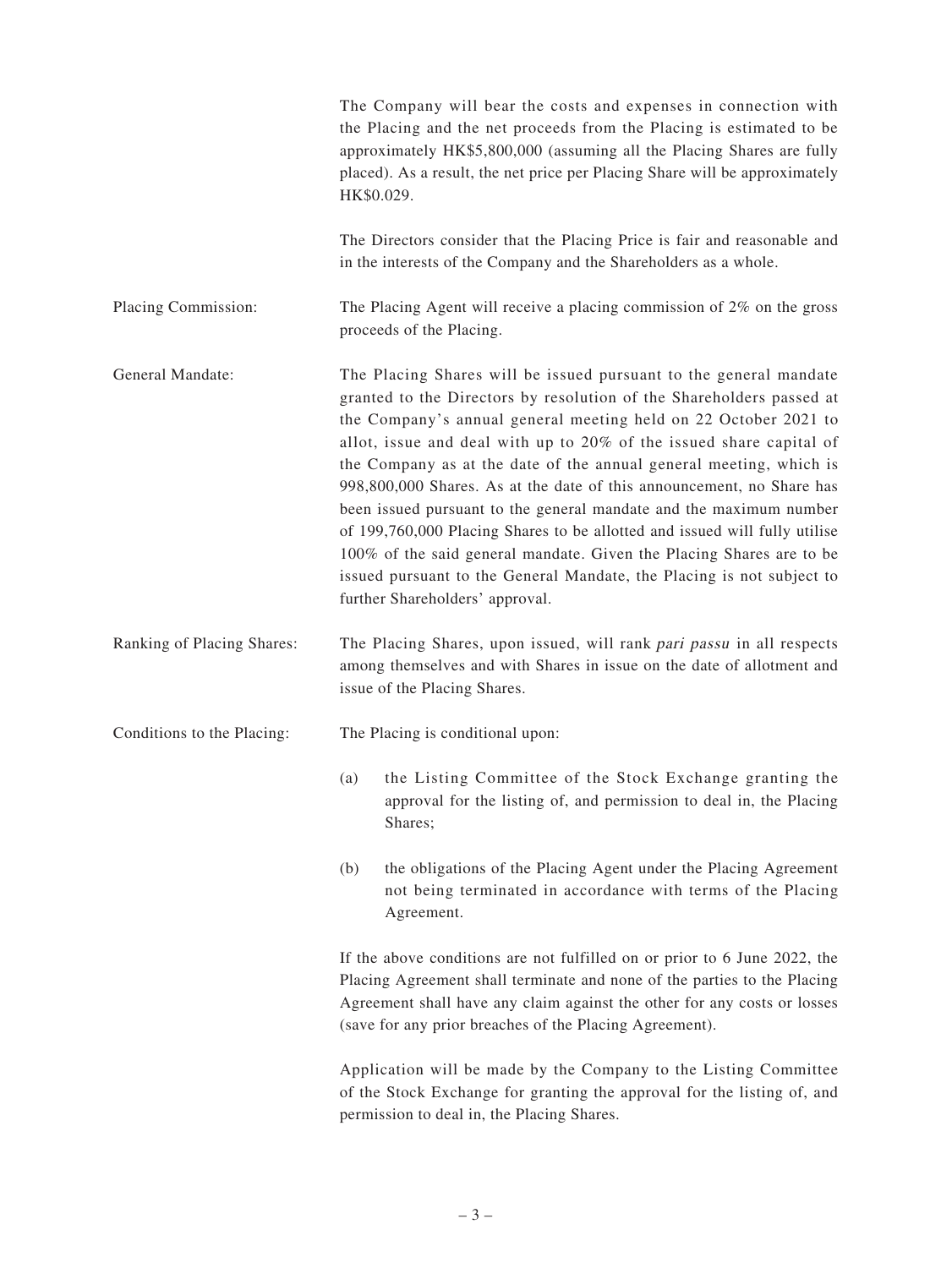Completion of the Placing: Completion of the Placing will take place on or before the third (3rd) Business Day after the date upon which the conditions set out in the paragraph headed "Conditions to the Placing" are fulfilled or such later date as the Placing Agent and the Company may agree.

Termination: Notwithstanding anything contained in the Placing Agreement, the Placing Agent may terminate the Placing Agreement prior to completion of the Placing Agreement if in the reasonable opinion of the Placing Agent the success of the Placing or the business or financial prospects of the Group would or is likely to be materially and adversely affected by:

- (a) any material breach of any of the representations and warranties set out in the Placing Agreement; or
- (b) the introduction of any new law or regulation or any change in existing laws or regulations or change in the interpretation or application thereof; or
- (c) the occurrence of any event, development or change (whether or not local, national or international or forming part of a series of events or changes occurring or continuing before, on and/or after the date hereof and including an event or change in relation to or a development of an existing state of affairs) of a political, military, industrial, financial, economic or other nature, whether or not sui generis with any of the foregoing, resulting in a material adverse change in, or which might be expected to result in a material adverse change in, political, economic or stock market conditions; or
- (d) the imposition of any moratorium, suspension or material restriction on trading in securities generally on the Stock Exchange occurring due to exceptional financial circumstances or otherwise; or
- (e) a change or development involving a prospective change in taxation in Hong Kong or the Cayman Islands which shall or might materially and adversely affect the Group or its present or prospective shareholders in their capacity as such; or
- (f) any change or deterioration in the conditions of local, national or international securities markets occurs.

The Directors are not aware of the occurrence of any of such events as at the date of this announcement.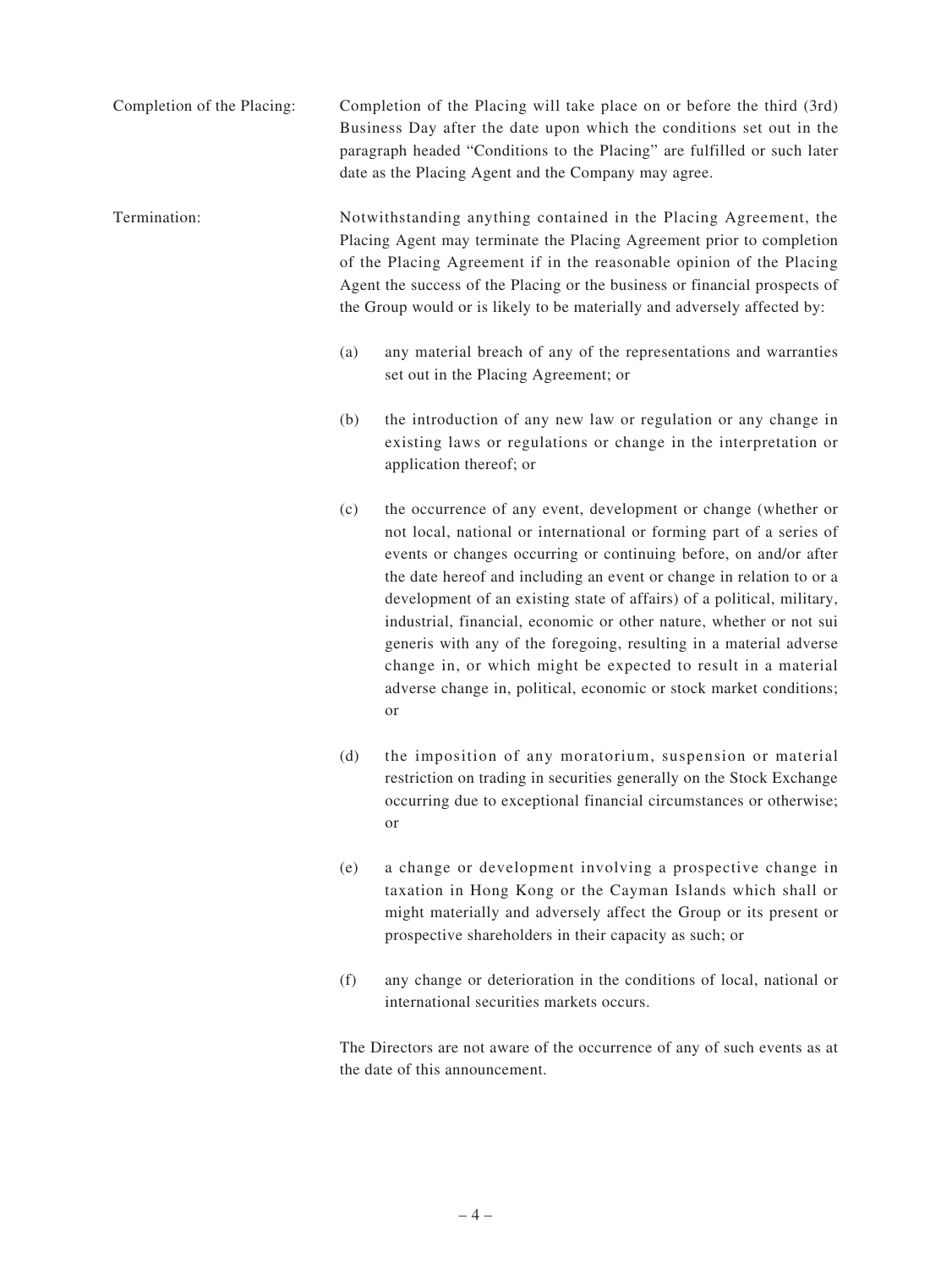## **EFFECT OF THE PLACING ON SHAREHOLDING STRUCTURE OF THE COMPANY**

The shareholdings structure of the Company as at the date of this announcement and immediately upon completion of the Placing assuming all the Placing Shares are fully placed is set out as follows:

|                                | As at the date of |               | <b>Immediately upon completion</b><br>of the Placing |               |
|--------------------------------|-------------------|---------------|------------------------------------------------------|---------------|
| <b>Shareholders</b>            | this announcement |               |                                                      |               |
|                                |                   | Shareholding  |                                                      | Shareholding  |
|                                | No. of Shares     | approximate % | No. of Shares                                        | approximate % |
| <b>Director</b>                |                   |               |                                                      |               |
| Mr. Jiang Qiaowei              | 400,000           | 0.04          | 400,000                                              | 0.03          |
| <b>Substantial Shareholder</b> |                   |               |                                                      |               |
| Mr. Sze Ching Lau              | 359,590,000       | 36.00         | 359,590,000                                          | 30.00         |
| <b>Public Shareholders</b>     |                   |               |                                                      |               |
| Placees(s)                     |                   |               | 199,760,000                                          | 16.67         |
| Others                         | 638,810,000       | 63.96         | 638,810,000                                          | 53.30         |
|                                | 998.800.000       | 100.00        | 1.198.560.000                                        | 100.00        |

#### **REASONS FOR AND BENEFITS OF THE PLACING AND USE OF THE PROCEEDS**

The Company is an investment holding company principally engaged in club, entertainment and restaurant businesses in Hong Kong though its subsidiaries.

Due to the impact of the COVID-19, the Group's business has been severely affected as the operation of the club and entertainment premises has been forced to be suspended for several months already. Whilst the Company expects most of its club and entertainment business may resume soon with the expected uplifting of the relevant anti-epidemic measurements as recently announced by the Hong Kong government, it will take time for the business to fully revive. The Directors believe that the Placing represents a good opportunity to provide immediate funding to strengthen the Company's financial position as well as to replenish the Company's cash reserves. As at 31 March 2022, the Company only had cash reserve of not more HK\$1 million.

The aggregate gross proceeds from the Placing (assuming it is fully placed) are expected to be HK\$5,992,800, and the aggregate net proceeds from the Placing, after deducting the fees and expenses, are expected to be approximately HK\$5,800,000. The Company intends to use all the net proceeds of the Placing for general working capital of the Group.

Accordingly, the Directors (including the independent non-executive Directors) are of the view that the terms of the Placing Agreement are on normal commercial terms and are fair and reasonable, and the Placing is in the interests of the Company and the Shareholders as a whole.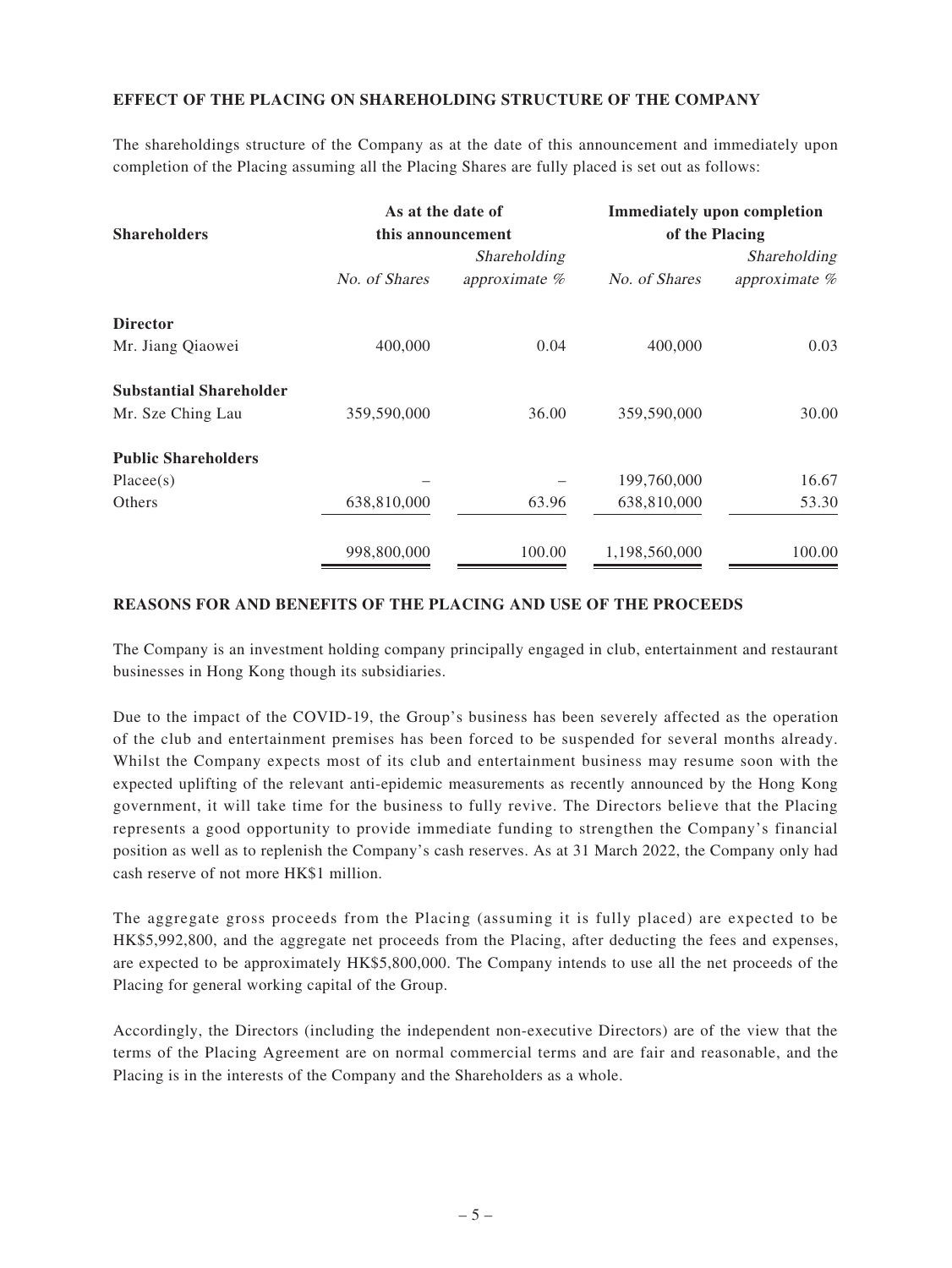## **EQUITY FUND RAISING ACTIVITIES IN THE PAST TWELVE MONTHS**

The Company has not conducted any fund raising activities in the past twelve months immediately preceding the date of this announcement.

#### **GENERAL**

**Shareholders and potential investors should note that the completion of the Placing is subject to the fulfillment of conditions under the Placing Agreement. As the Placing may or may not proceed, Shareholders and potential investors are advised to exercise caution when dealing in the Shares.**

#### **DEFINITIONS**

Unless the context otherwise requires, the following terms shall have the meanings set out below:

| "associate(s)"                    | has the meaning ascribed thereto under the GEM Listing Rules                                                                                                                                                                                                    |
|-----------------------------------|-----------------------------------------------------------------------------------------------------------------------------------------------------------------------------------------------------------------------------------------------------------------|
| "Board"                           | board of Directors                                                                                                                                                                                                                                              |
| "Business Day"                    | has the meaning ascribed thereto under the GEM Listing Rules                                                                                                                                                                                                    |
| "Company"                         | BCI Group Holdings Limited, a company incorporated in the Cayman<br>Islands with limited liability, the Shares of which are listed on GEM                                                                                                                       |
| "connected person(s)"             | has the meaning ascribed to it under the GEM Listing Rules                                                                                                                                                                                                      |
| "Director(s)"                     | director(s) of the Company                                                                                                                                                                                                                                      |
| "GEM"                             | GEM of the Stock Exchange                                                                                                                                                                                                                                       |
| "GEM Listing Rules"               | the Rules Governing the Listing of Securities on GEM                                                                                                                                                                                                            |
| "Group"                           | the Company and its subsidiaries                                                                                                                                                                                                                                |
| "HK\$"                            | Hong Kong dollars, the lawful currency of Hong Kong                                                                                                                                                                                                             |
| "Hong Kong"                       | the Hong Kong Special Administrative Region of the People's Republic<br>of China                                                                                                                                                                                |
| "Independent Third<br>Party(ies)" | independent third party(ies), to the best of the Directors' knowledge,<br>information and belief having made all reasonable enquiry, who is/<br>are independent of and not connected with the Company, its connected<br>persons and their respective associates |
| " $Place(s)$ "                    | any individual, institutional or professional investor(s) procured by the<br>Placing Agent to subscribe for the Placing Shares pursuant to the Placing<br>Agreement                                                                                             |